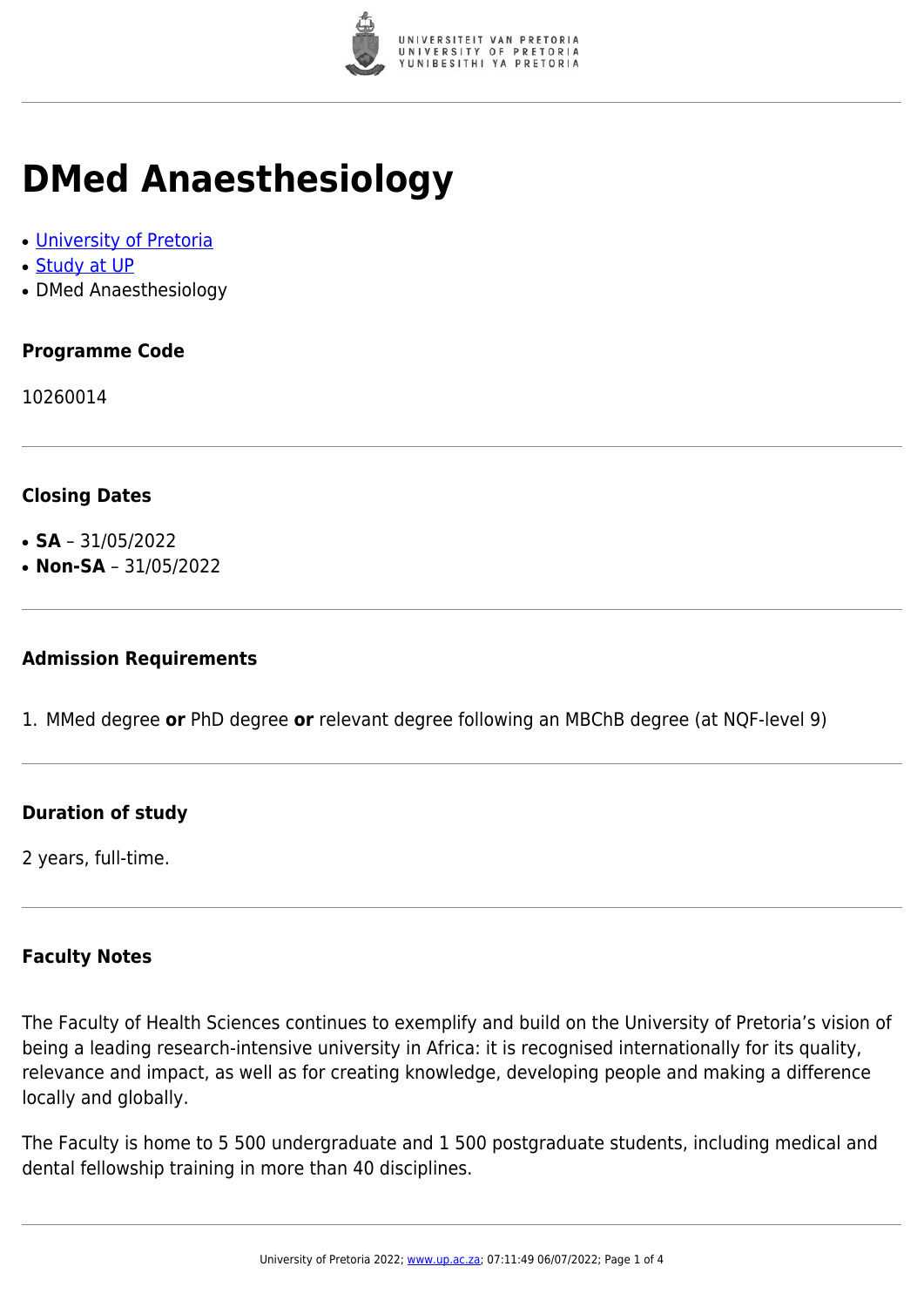

The Faculty's research output has grown, in response to the need for research that is relevant to the improvement of health and health care and advancing medicine in South Africa, Africa and globally.

### **Enquiries about the programme**

[Click Here](https://www.up.ac.za/postgraduate-students)



**How to apply**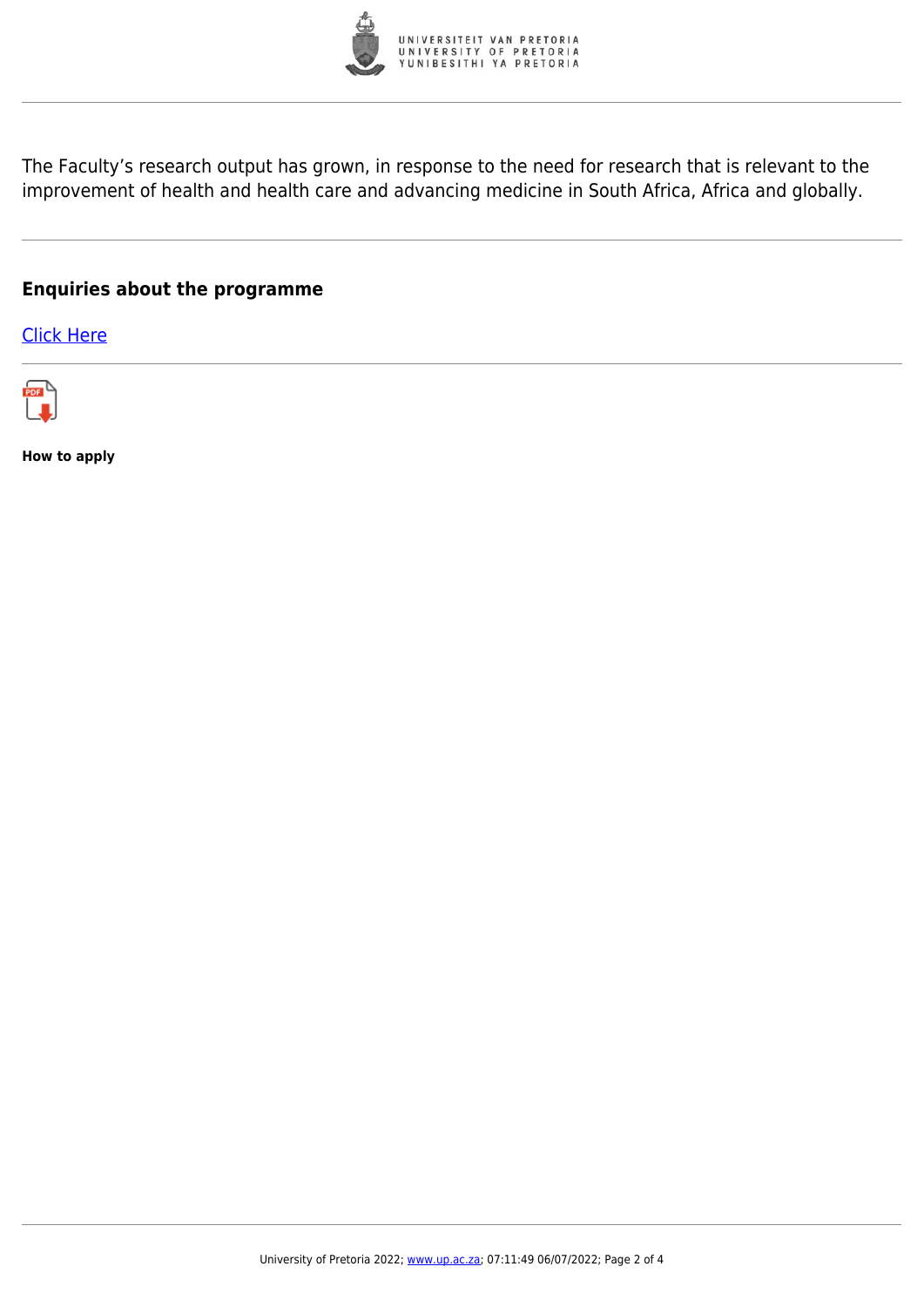



# **Online Application**